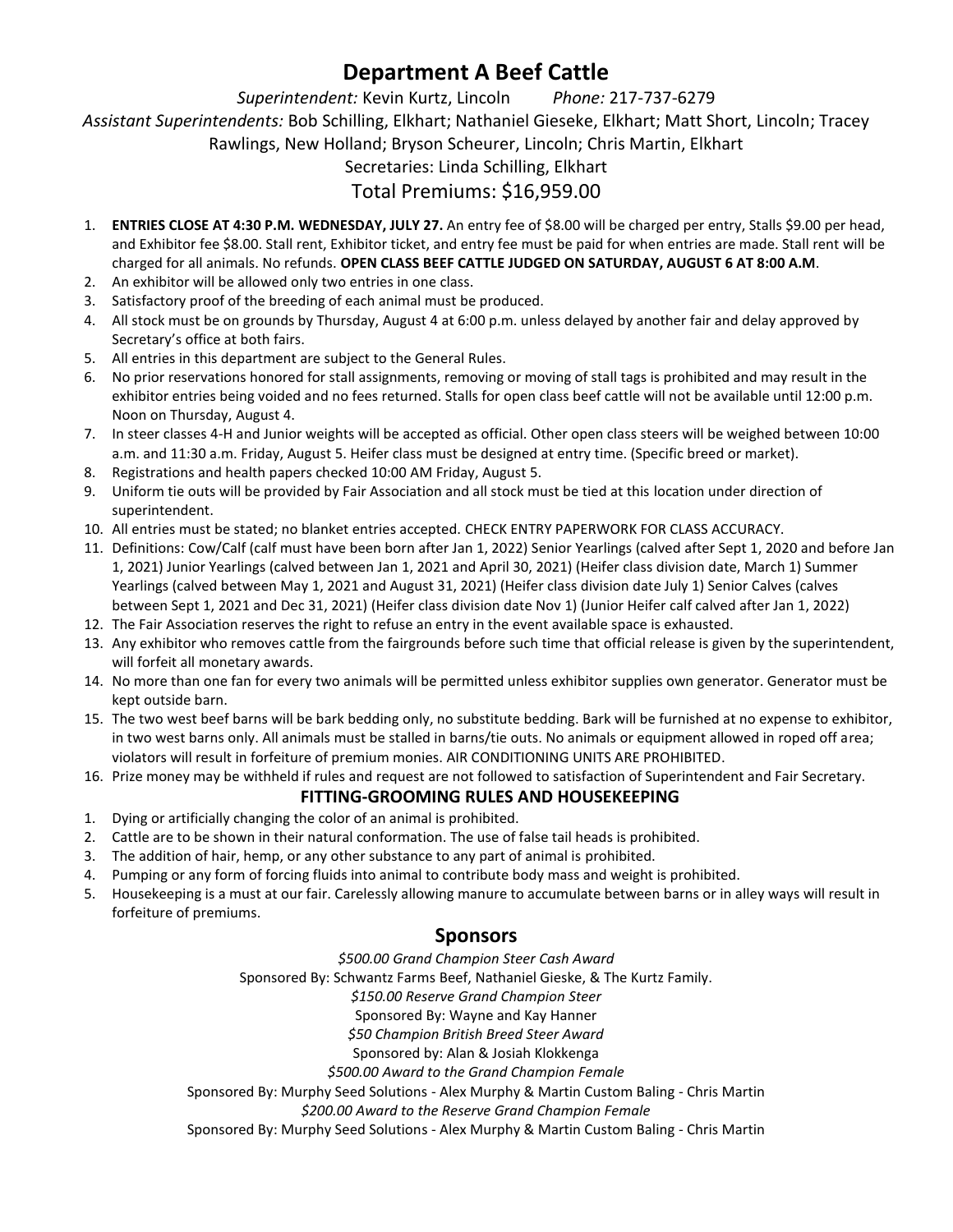#### **PREMIUM AWARDS**

Bull classes, senior yearling heifer and cow/calf classes 1<sup>st</sup> \$43.00; 2<sup>nd</sup> \$36.00; 3<sup>rd</sup> \$29.00 Female and group classes 1st \$44.00; 2nd \$38.00; 3rd \$30.00; 4th \$24.00; 5th \$19.00

|                                                               | <b>SHORTHORNS</b> | <b>HORNED AND</b> | <b>ABERDEEN</b> | <b>SIMMENTAL</b> |
|---------------------------------------------------------------|-------------------|-------------------|-----------------|------------------|
|                                                               | <b>AND POLLED</b> | <b>POLLED</b>     | <b>ANGUS</b>    |                  |
| (*Owned by Exhibitor)                                         | <b>SHORTHORNS</b> | <b>HEREFORD</b>   |                 |                  |
| Senior Bull Calf (September 1-December 31, 2021)              | 1                 | 21                | 41              | 61               |
| Yearling Bull (January 1-August 31, 2021)                     | $\overline{2}$    | 22                | 42              | 62               |
| Champion Bull \$40                                            | 3                 | 23                | 43              | 63               |
| Reserve Champion Bull \$20                                    | 4                 | 24                | 44              | 64               |
| Junior Heifer Calf (January 1-March 31, 2022)                 | 5                 | 25                | 45              | 65               |
| Senior Heifer Calves, Late (November 1-December 31, 2021)     | 6                 | 26                | 46              | 66               |
| Senior Heifer Calves, Early (September 1-October 31, 2021)    | $\overline{7}$    | 27                | 47              | 67               |
| Summer Yearling Heifers, Late (July 1-August 31, 2021)        | 8                 | 28                | 48              | 68               |
| Summer Yearling Heifers, Early (May 1-June 30, 2021)          | 9                 | 29                | 49              | 69               |
| Junior Yearling Heifers, Late (March 1-April 30, 2021)        | 10                | 30                | 50              | 70               |
| Junior Yearling Heifers, Early (January 1-February 28, 2021)  | 11                | 31                | 51              | 71               |
| Senior Yearling Heifers (After Sept 1 2020 before Jan 1 2021) | 12                | 32                | 52              | 72               |
| Cow/Calf (After January 1, 2022)                              | 13                | 33                | 53              | 73               |
| Champion Female \$80                                          | 14                | 34                | 54              | 74               |
| Reserve Champion Female \$40                                  | 15                | 35                | 55              | 75               |
| Pair of Females                                               | 16                | 36                | 56              | 76               |
| Pair of Yearlings, both sexes *                               | 17                | 37                | 57              | 77               |
| Pair of Calves, both sexes *                                  | 18                | 38                | 58              | 78               |
| 3 Animals from above classes *                                | 19                | 39                | 59              | 79               |
| 4 Animals from above classes *                                | 20                | 40                | 60              | 80               |

#### **CHAROLOIS, MAINE ANJOU, LIMOUSIN, CHIANIANA, RED ANGUS, SHORTHORN PLUS**

All animals showed in group classes must be of single breed. The breed must be designated when entries are made. Entries must be papered.<br>(\*Currently Fighting)

| (*Owned by Exhibitor) |                             |    |                                |     |                                     |
|-----------------------|-----------------------------|----|--------------------------------|-----|-------------------------------------|
| 81                    | Senior Bull Calf            | 88 | Summer Yearling Heifers, Late  | 95  | Reserve Champion Female \$40        |
| 82                    | <b>Yearling Bull</b>        | 89 | Summer Yearling Heifers, Early | 96  | Pair of Females                     |
| 83                    | Champion Bull \$40          | 90 | Junior Yearling Heifers, Late  | 97  | Pair of Yearlings, both sexes *     |
| 84                    | Reserve Champion Bull \$20  | 91 | Junior Yearling Heifers, Early | 98  | Pair of Calves, both sexes *        |
| 85                    | Junior Heifer Calf          | 92 | <b>Senior Yearling Heifers</b> | 99  | 3 Animals from above classes *      |
| 86                    | Senior Heifer Calves, Late  | 93 | Cow/Calf                       | 100 | 4 Animals from above classes *      |
| 87                    | Senior Heifer Calves, Early | 94 | Champion Female \$80           | 101 | Grand Champion Heifer \$500         |
|                       |                             |    |                                | 102 | Reserve Grand Champion Heifer \$200 |

#### **STEERS**

Premium Awards: 1st \$50.00; 2<sup>nd</sup> \$42.00; 3<sup>rd</sup> \$37.00; 4<sup>th</sup> \$34.00; 5<sup>th</sup> \$28.00; 6<sup>th</sup> \$22.00

| 103 | Shorthorn, purebred steer, light weight  | 115 | Simmental Light Weight                   |
|-----|------------------------------------------|-----|------------------------------------------|
| 104 | Shorthorn, purebred steer, heavy weight  | 116 | Simmental Heavy Weight                   |
| 105 | Champion Shorthorn Steer \$80.00         | 117 | Champion Simmental Steer \$80.00         |
| 106 | Reserve Champion Shorthorn Steer \$40.00 | 118 | Reserve Champion Simmental Steer \$40.00 |
| 107 | Hereford, purebred steer, light weight   | 119 | Crossbred, light weight steer            |
| 108 | Hereford, purebred steer, heavy weight   | 120 | Crossbred, medium weight steer           |
| 109 | Champion Herford Steer \$80.00           | 121 | Crossbred, heavy weight steer            |
| 110 | Reserve Champion Herford Steer\$40.00    | 122 | Champion Crossbred Steer \$80.00         |
| 111 | Black or Red Angus Light Weight          | 123 | Reserve Champion Crossbred Steer \$40.00 |
| 112 | Black or Red Angus Heavy Weight          | 124 | Grand Champion Steer \$500.00            |
| 113 | Champion Angus Steer \$80.00             | 125 | Reserve Grand Champion Steer \$150.00    |
| 114 | Reserve Champion Angus Steer \$40.00     | 126 | Champion British Steer \$50              |

**All Premium Checks will be mailed. No Checks will be picked up on Sunday.**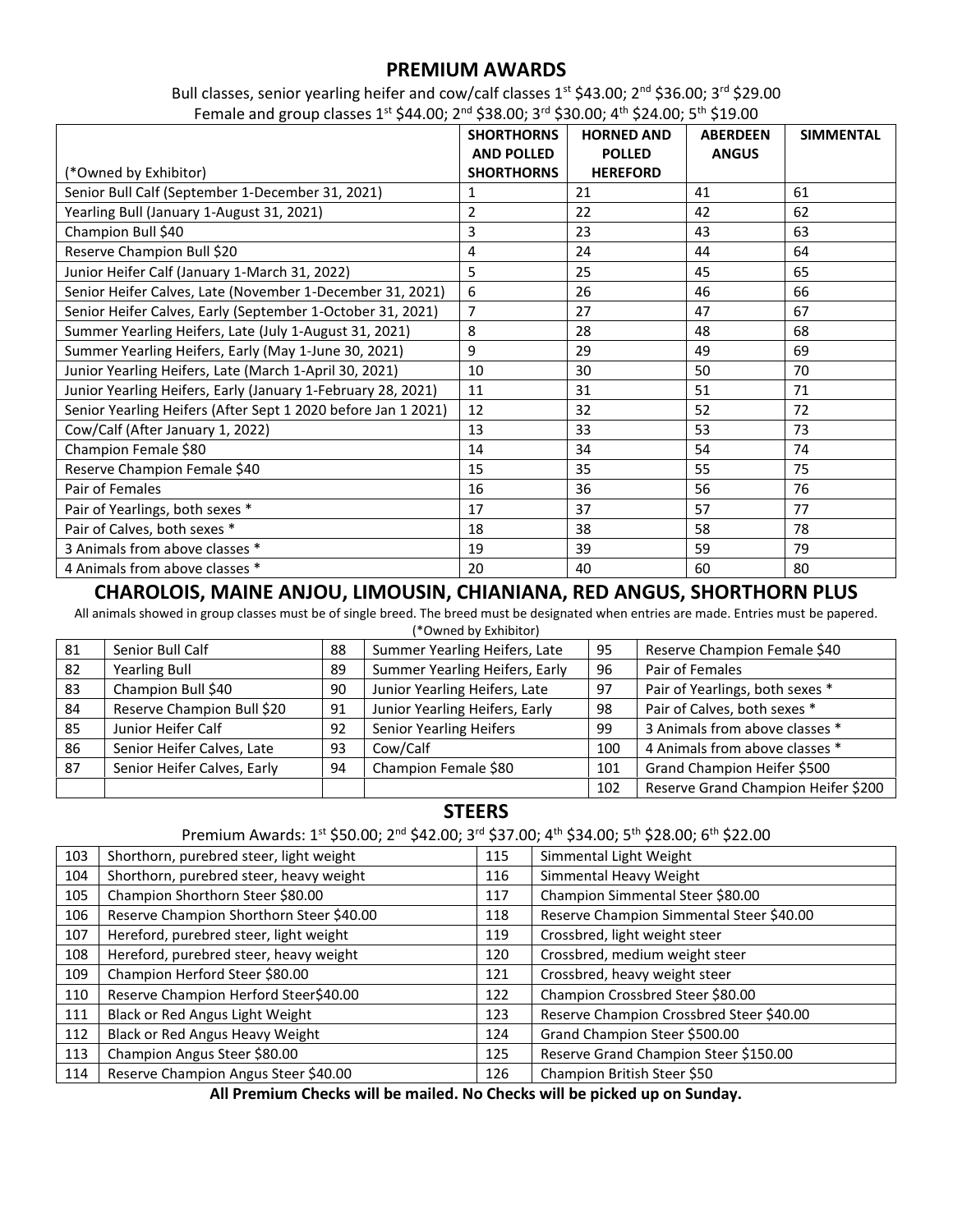

# **A Local Family Business Serving Local Family Farmers Since 1953**

**Contact your local BRANDT** location for all agronomic inputs.

**Lincoln Williamsville** 

217 735 2571 217 566 2113

www.brandt.co